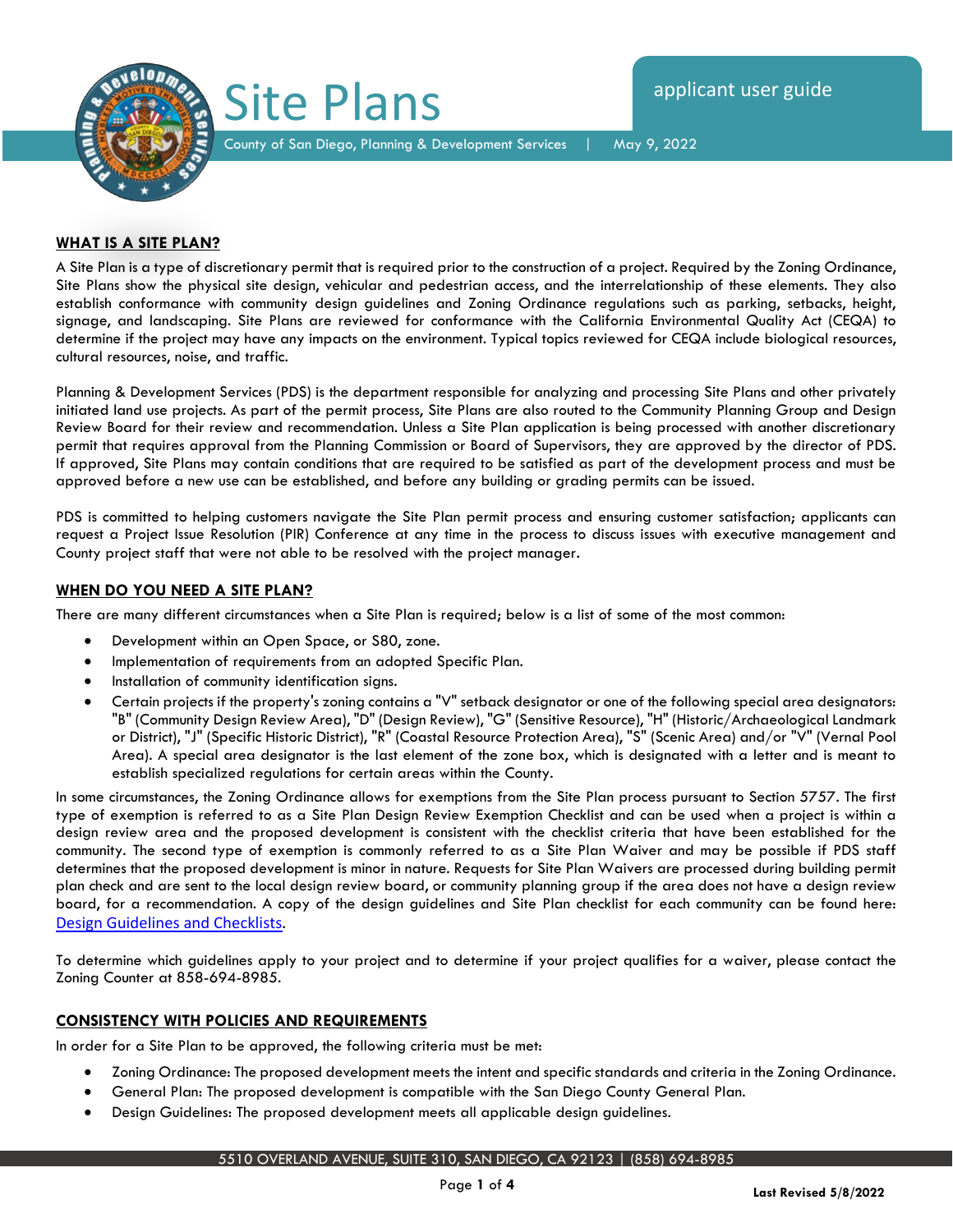

# **DECISION AND PUBLIC INPUT**

The Director of PDS is the decision maker for Site Plans. However, in some cases a Site Plan requires preparation of a CEQA document which requires a public hearing, commonly referred to as a CEQA 15183 Exemption. This would require a Zoning Administrator hearing. Please work with your project manager to determine which process your project may follow.



Note: All CEQA determinations can be appealed to the Board of Supervisors (Section 86.401 of the San Diego County Code of Regulatory Ordinances).

# **TYPES OF SITE PLANS**

There are four different types of site plan processes, each with a different workflow. The type of application required will depend upon the zoning for the property and what is proposed. The four types of processes and a link to a flow chart that depicts the typical permit process for each is below. PDS staff is available to assist you in determining the correct application for your project. To find out more information or determine which process is correct for your project, please call or visit the **Building Service Zoning** [Counter.](https://www.sandiegocounty.gov/content/sdc/pds/deptfile.html) 

- 1. **Site Plan Waiver**  Site plan waivers do not require a separate application and are processed with a building permit. In order to qualify for a waiver, the project must be considered minor in nature, as defined by Section 7156.b of the Zoning Ordinance. Typical projects that are considered minor are improvements not visible from any street, no additional parking spaces are required, additions not exceeding 500 square feet, replacement of a permitted sign, minor façade improvements, and other similar improvements.
- **2.** Site Plan Design Review Exemption Checklist This process is a streamlined application for projects within a design review area with a "B" special area designator. The project must also be consistent with the design review checklist for the [community.](https://www.sandiegocounty.gov/content/sdc/pds/CommunityGroups.html)
- **3. Minor Site Plan –** The minor site plan permit process is for all site plan applications that do not qualify for a site plan waiver or site plan checklist but will be exempt from CEQA. Typical projects that qualify for minor site plans are most single-family residences and applications on properties that have been legally developed that propose less than 5,000 square feet.
- **4. Major Site Plan –** The major site plan permit process is for all site plan applications that do not fall under one of the other processes.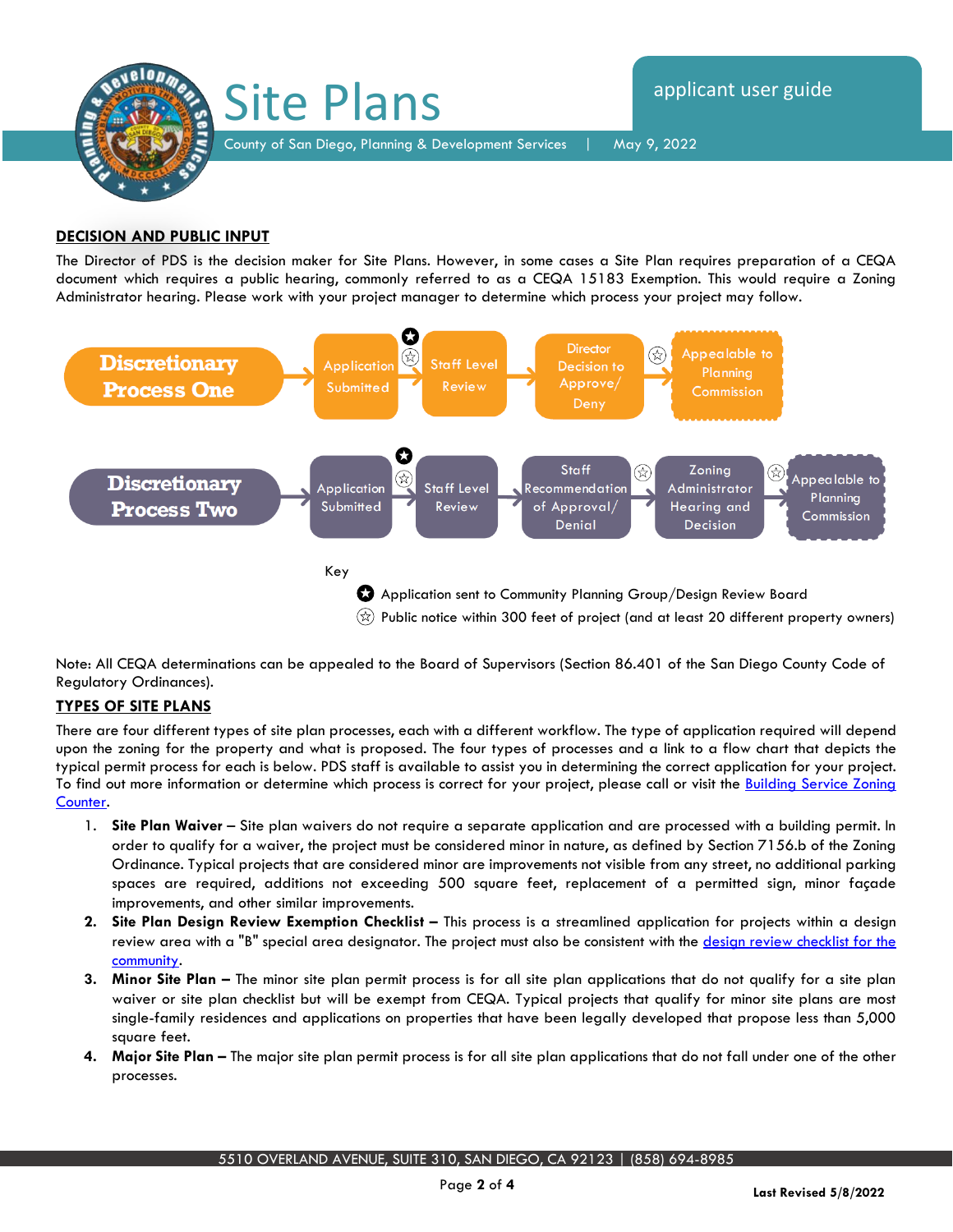

County of San Diego, Planning & Development Services | May 9, 2022

# **APPLICABLE ORDINANCES**

The following Ordinances may apply to your Site Plan application:

Site Plans

- **C** Zoning Ordinance
- County Fire Code
- **C** Landscape Ordinance
- **Biological Mitigation Ordinance**
- Private Road Standards
- Public Road Standards

# **OTHER JURISDICTIONS & DEPARTMENTS**

During the review process, PDS will route the proposal to various internal departments and external agencies, depending upon the proposed development and potential impacts. A determination will be made by PDS on which Departments and jurisdictions will need to review the proposal during the scoping process for the project. Some examples of common departments and agencies that may be involved in the development process include:

### **Internal:**

- **Department of Public Works (DPW) Traffic Division**
- **DPW Flood Control**
- **Department of Environmental Health (DEH)**
- **Air Pollution Control District (APCD)**
- **Department of Parks and Recreation (DPR)**
- **County Fire Authority**

#### **External:**

- Local Fire District
- Caltrans

Stormwater

Building Code

Flood Damage Prevention

Multiple Species Conservation Plan

Park Land Dedication Ordinance

- Airport Authority
- Water and Sewer Districts
- School Districts
- Local Agency Formation Commission (LAFCO)
- **C** Regional Water Quality Control Board

### **APPROXIMATE COST AND TIMELINE**

PDS strives to process all permits efficiently to keep costs down and to work with the community and applicants to resolve issues. The cost and timeline for processing a Site Plan varies on a project-by-project basis. The type of environmental document, size of the development, and potential opposition can play a significant role in a project's cost and timeline.

On average, Site Plan Waivers and Checklists take three to four months to process, Site Plans that are exempt from CEQA take six to eight months to process, and more complex Site Plans can take a year or longer to process. These timelines are based on several assumptions, including that projects require a maximum of two resubmittals, and that resubmittals are returned to PDS within 45 days.

Our [discretionary permit cost guide](https://www.sandiegocounty.gov/content/dam/sdc/pds/docs/Discretionary_Permit_Cost_Guide.xlsx) provides a ballpark figure of the total costs required for the County to process a permit. Applicants can also submit for an optional *initial consultation meeting* to obtain more detailed cost and time estimates.